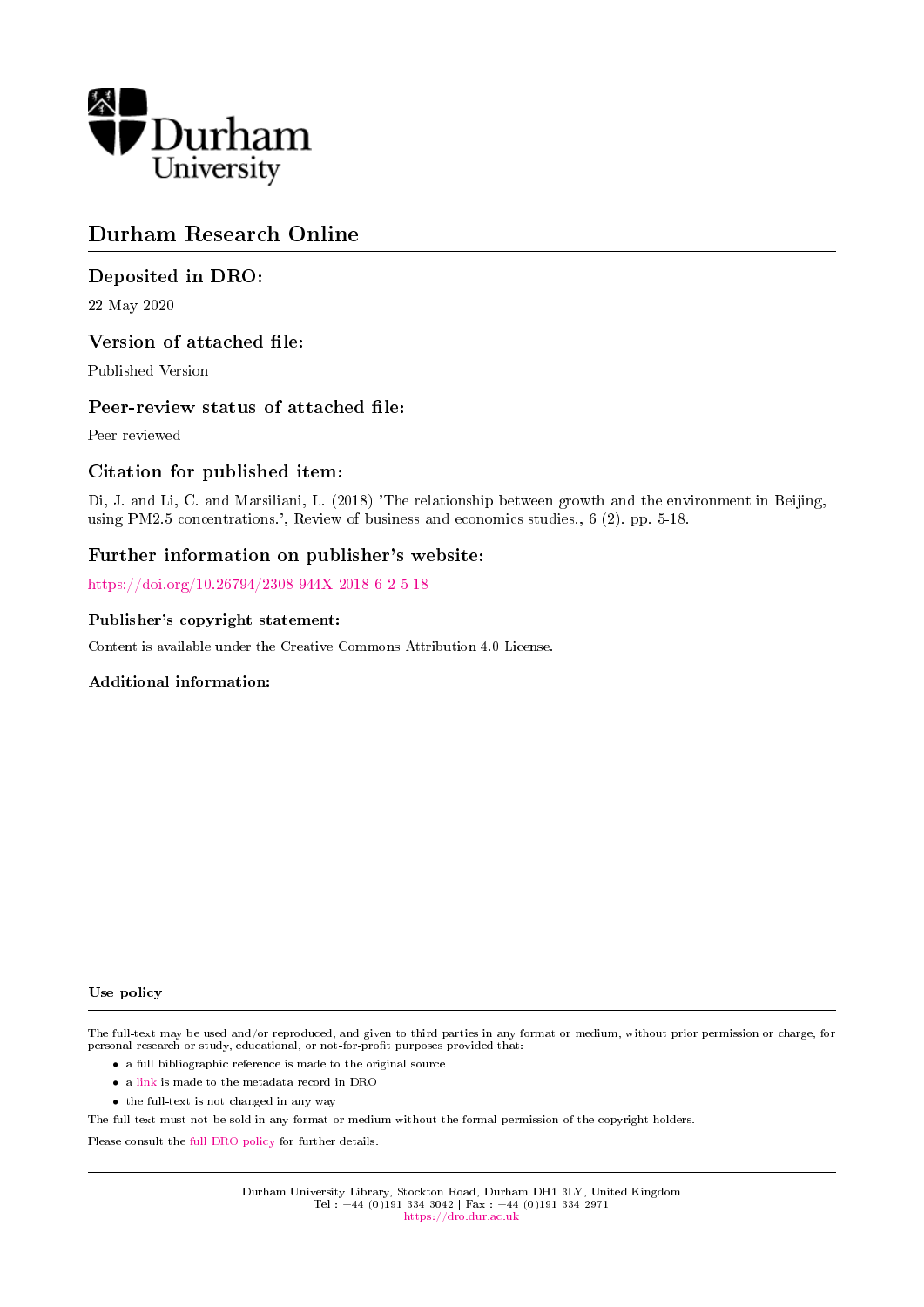# **Performance Analysis Based on Adequate Risk-Adjusted Measures**

Alexander Melnikov\*, Daria Vyachkileva\*\*

\* Professor, Doctor of Science in Physics and Mathematics, melnikov@ualberta.ca \*\* MSc., student, Mathematical Finance Program, vyachkil@ualberta.ca Department of Mathematical and Statistical Sciences, 632 CAB, University of Alberta, Canada, T6G 2G1 Phone: +1-780-492-0568; Fax: +1-780-492-6826

#### Abstract

There are many potential investment options for investors and they should be able to compare them on a risk-adjusted basis. If investors rely only on pure return they can be exposed to a high risk. Therefore, many investors rely on adequate performance measures to evaluate potential investment opportunities. In this paper, we describe widely used risk-adjusted performance measures and add correlation through the M3 measure. We apply described measures to real financial data in order to rank managers and compare rankings between measures. We also look at the following year measures to compare the results with predictions. *Keywords:* performance measures; correlation; manager ranking

JEL classification G11, G17

## **Introduction**

According to the Investment Company Institute (2018) in 2017 total net assets of worldwide regulated open-end funds was more than \$ 49 trillion and have more than doubled in the past decade. Therefore, investors need instruments to analyse and choose the best funds.

Investors rely on risk-adjusted measures. However, there are a lot of measures that can be used, and it is not clear which ones are better or worse since none of the investors uses the same measures. In addition, such variety can be explained by investors not being able to define risk in such a way that it would incorporate all necessary parameters. We present several performance measures discussing the advantages and disadvantages of each.

In addition, to giving different risk definitions we will incorporate a correlation using the M3 measure (see Muralidhar (2000)). Correlation is an important parameter when one wants to create a portfolio rather than investing in a single stock. If we define risk as a standard deviation of stock returns (as most investors do) or some sort of standard deviation, then if we have a portfolio of two or more stocks then the combined standard deviation is not a sum of single standard deviations. Instead, we have

a correlation term and a portfolio standard deviation looks like this

$$
\sigma_{\text{Portfolio}}^2 = \sigma_A^2 \omega_A^2 + \sigma_B^2 \omega_N^2 + 2\rho_{A,B} \omega_A \omega_B \sigma_A \sigma_B,
$$

where  $\sigma_A$  and  $\sigma_B$  are standard deviations of stocks A and B respectively,  $\omega_A$  and  $\omega_B$  are weights invested om stocks A and B respectively,  $\rho_{AB}$  is a correlation between stocks A and B.

It is clear from this equation that investors should seek negative or small correlation to decrease the portfolio risk. That is why it is important to be able to select new investments not only by their returns but also making an adjustment for correlation between new stock and an existing portfolio.

Another way to incorporate correlation is to use the approach that was proposed by Dowd (2000). His method shows how to adjust for correlation using the most popular and widely used risk-adjusted measure — Sharpe ratio. Dowd's basic idea is the following: calculate the Sharpe ratio before accepting new stock and calculate on the stock was accepted a while ago, then we can compare these two ratios and if it increased then we would proceed with the deal. In this case, we account for correlation when we calculate the new Sharpe Ratio.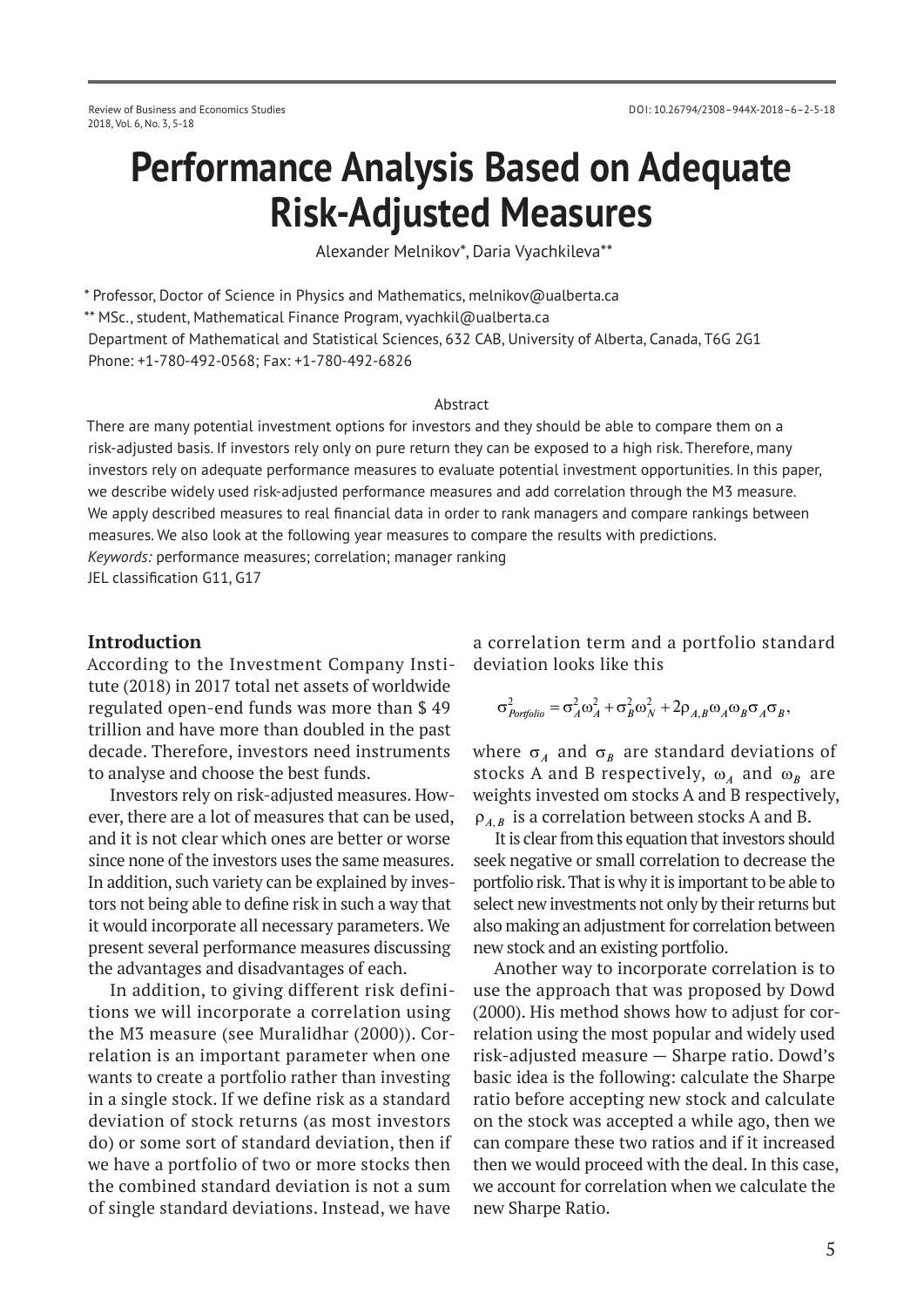In addition, in a recent research done by Ornelas, Silva Júnior, and Fernandes (2010) shows that performance ratios matter. Previously, Eling (2008) showed that some measures have a very high correlation in ranking with the Sharpe ratio and it might be enough just to look at Sharpe Ratio. However, Ornelas, Silva Júnior, and Fernandes (2010) exploited other measures in their research and agreed with Eling to some degree but not all measures produced a high correlation. Therefore, we should look at and compare measures and we cannot use only the Sharpe Ratio.

# **Risk-Adjusted Performance Measures**

As was mentioned previously there are many risk-adjusted performance measures and their variations. In this paper, we describe some of the most commonly used measures and discuss their advantages and disadvantages. More detailed information can be found in Bacon (2013), Dowd (2000), Goodwin (1998), Grinold and Khan (1999), Harlow (1991), Lo (2002), Madgon-Ismail and Atiya (2004), Modigliani and Modigliani (1997), Muralidhar (2000, 2001, 2005), Papageorgiou (2005), Rollinger and Hoffman (2015), Prokopczuk, Rachev, and Truck (2004), Sharpe (1966, 1994), Sortino and van der Meer (1991) and Young (1991). Table 1 shows some widely used measure.

As we can see from Table 1 there are multiple definitions of risk and it is almost impossible to choose one. However, investors can choose the one that suits their vision of the market the best. We will apply all these measures to real-life financial data and later we will describe how investors can incorporate correlation using Dowd's (2000) approach.

# **Fund case-studies**

In this section, we describe the procedure that was used to calculate all ratios and the way funds were selected.

Article by Bill Harris "'The 10 Biggest Mutual Funds: Are They Really Worth Your Money?" in Forbs brought our attention and 8 out of 10 funds presented were chosen for the illustration. Two funds from this article were eliminated because they are fixed income funds. To be able to compare apples to apples they were not selected because comparison would not be fair when we have to select a benchmark.

Monthly data was taken for the 11 years from 1/1/2006 up to 1/1/2017 for all 8 funds. First, ten years were used to analyse the risk-adjusted performance of all funds when the last year was used to compare the results for the previous 10 years and the following year. The data were obtained for all funds and for the benchmark which was chosen to be S&P500 because funds are different by their nature and we need a common benchmark. Also, one should note that the financial crisis of 2008–2010 was included in calculations. Therefore, some returns were small however we decided they are not outliers because it is a part of the risk of investing in a market.

# **Sharpe Ratio**

First, let's show how the Sharpe Ratio can be applied to the 8 selected funds. As we know from the definition of the Sharpe ratio we need an appropriate risk-free rate. In this example, US 10 years T-Bond rate as of 12/31/2005 was chosen and equal to 4.39%. 10 years T-Bonds were chosen because we want to make sure we would make more on our investments rather than investing in a risk-free rate and leaving money there for 10 years. In Table 2 we can see the Sharpe ratio and all the information needed for all 8 funds:

As we can see from the Table 2 all funds produce positive returns and greater than the risk-free rate. Therefore, it would be more beneficial for investors in a long run to invest in any of these funds rather than risk-free rate even though the financial crisis of 2008–2010 are included in this dataset.

Table 2 allows us to make the following conclusions:

If we compared pure return without adjusting for risk, then the fund 3 would be the most attractive. Fund 3 was the best even after adjusting for the risk (standard deviation) because its return to risk had the best ratio.

Fund 6 produced a quite small annual return over the last 10 years comparing to the risk they took. They produced only 5.13% return per year, but they took 22.05% of the risk, which was the highest risk among all 8 funds.

In addition, maybe fund 5 did not produce the highest return but its risk was relatively small keeping in mind that the Financial Crisis period was included and fund 5 got the  $5<sup>th</sup>$  rank.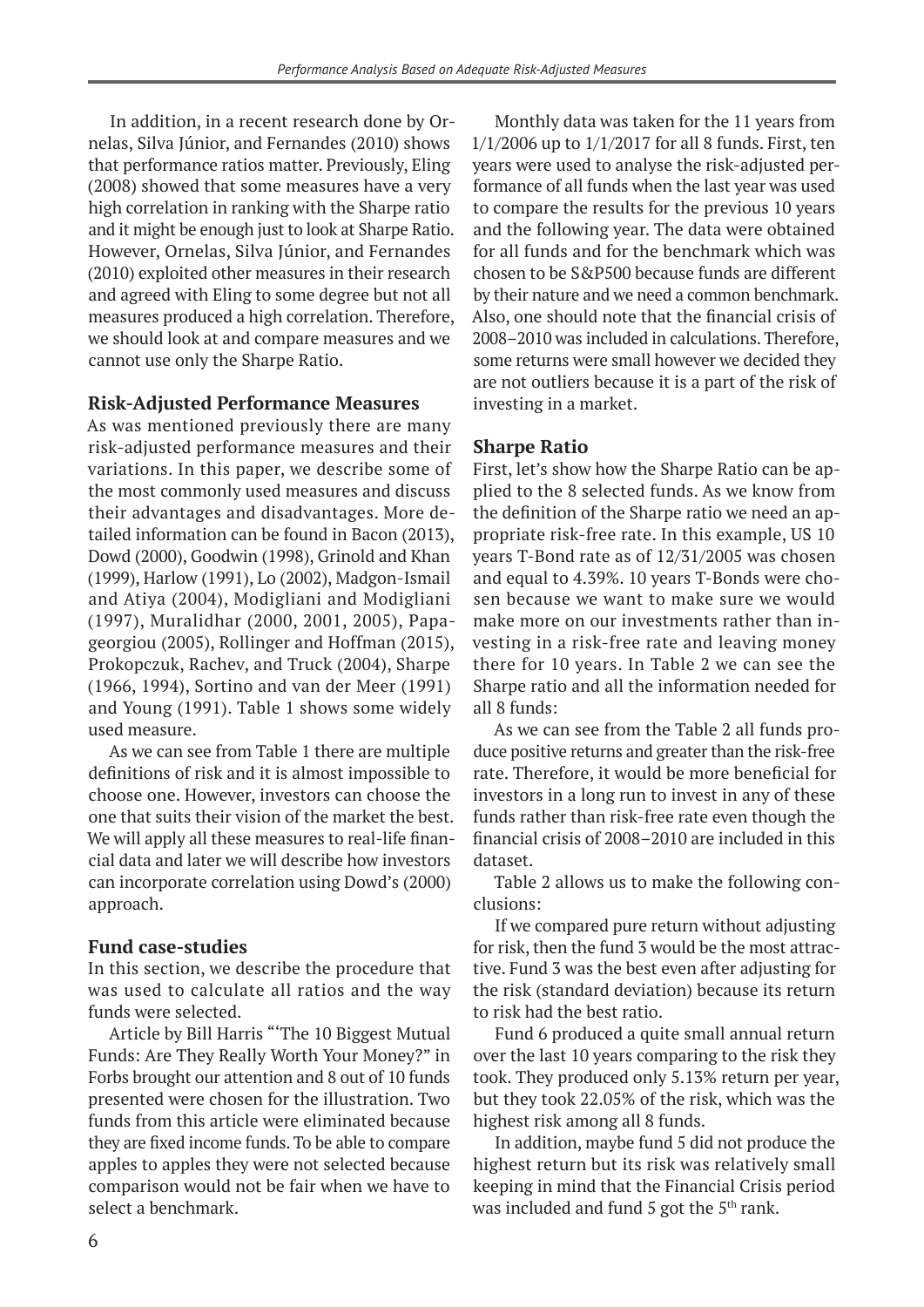| Table 1                            |  |
|------------------------------------|--|
| Risk-adjusted performance measures |  |

| <b>Name</b>          | <b>Definition</b>                       | <b>Advantages</b>                                                                                                                 | <b>Disadvantages</b>                                                                                                                                     |
|----------------------|-----------------------------------------|-----------------------------------------------------------------------------------------------------------------------------------|----------------------------------------------------------------------------------------------------------------------------------------------------------|
|                      |                                         |                                                                                                                                   | $ \sigma$ is not always an                                                                                                                               |
| Sharpe<br>Ratio      | $SR = \frac{\mu - R_f}{\sigma}$         | - Allows to compare and<br>rank fund /managers<br>- Most of its advantages                                                        | appropriate risk measure<br>$ \sigma$ punishes companies for                                                                                             |
|                      |                                         | and disadvantages are<br>known                                                                                                    | upward momentum<br>- no interpretation of the<br>number                                                                                                  |
| Information<br>Ratio | $IR = \frac{ER}{2}$                     | - Useful measure when<br>the benchmark is carefully<br>chosen                                                                     | - Not a complete statistic<br>- Only maximizing IR can<br>lead to wrong decisions                                                                        |
| M3                   | $r(CAP) = a\mu + bR_B + (1 - a - b)R_f$ | - Adjust for correlation<br>- Provide guidance on how<br>to build a portfolio                                                     | - Correlation is not stable<br>over time<br>- Hard to compare funds on<br>the after-fee basis                                                            |
| Sortino<br>Ratio     | $S = \frac{\mu - R_T}{T D D}$           | - Accounts only for the<br>downside deviation<br>- Accounts for risk better<br>if the distribution is not<br>symmetric            | - Does not account for<br>correlation<br>- No quidance on how to<br>build a portfolio                                                                    |
| Calmar<br>Ratio      | $Calmar = \frac{\mu - R_f}{M D D}$      | - Shows a long-term<br>perspective<br>- Shows the cumulative loss<br>investors can have<br>- Not sensitive to<br>momentum changes | - No easy way to change<br>frequencies<br>- Needs a lot of time to<br>reflect momentum changes                                                           |
| <b>RAROC</b>         | $RAROC = \frac{\mu}{VaR}$               | - Allows to compare<br>businesses with different<br>sources of risk<br>- A powerful tool in asset<br>allocation and risk control  | - Hard to determine Cost of<br>Capital Rate<br>- More accounting-based<br>ratio<br>-Hard to calculate VaR if a<br>small number of returns are<br>present |

*Note:*

$$
\mu = E(R_t) = \frac{1}{T} \sum_{t=1}^{T} R_t
$$
 - mean return  

$$
\sigma^2 = \frac{1}{T} \sum_{t=1}^{T} (R_t - \mu)^2
$$
 - variance of returns

$$
\overline{ER} = \frac{1}{T} \sum_{t=1}^{T} \left( R_{P_t} - R_{B_t} \right)
$$
 — mean excess return over the benchmark, where  $R_{P_t}$  — return of the portfolio,  $R_{B_t}$  — return of

the benchmark

$$
\hat{\sigma} = \sqrt{\frac{1}{T-1} \sum_{t=1}^{T} (ER_t - \overline{ER})^2}
$$
 – standard deviation of excess return, where  $ER_t = R_{P_t} - R_{B_t}$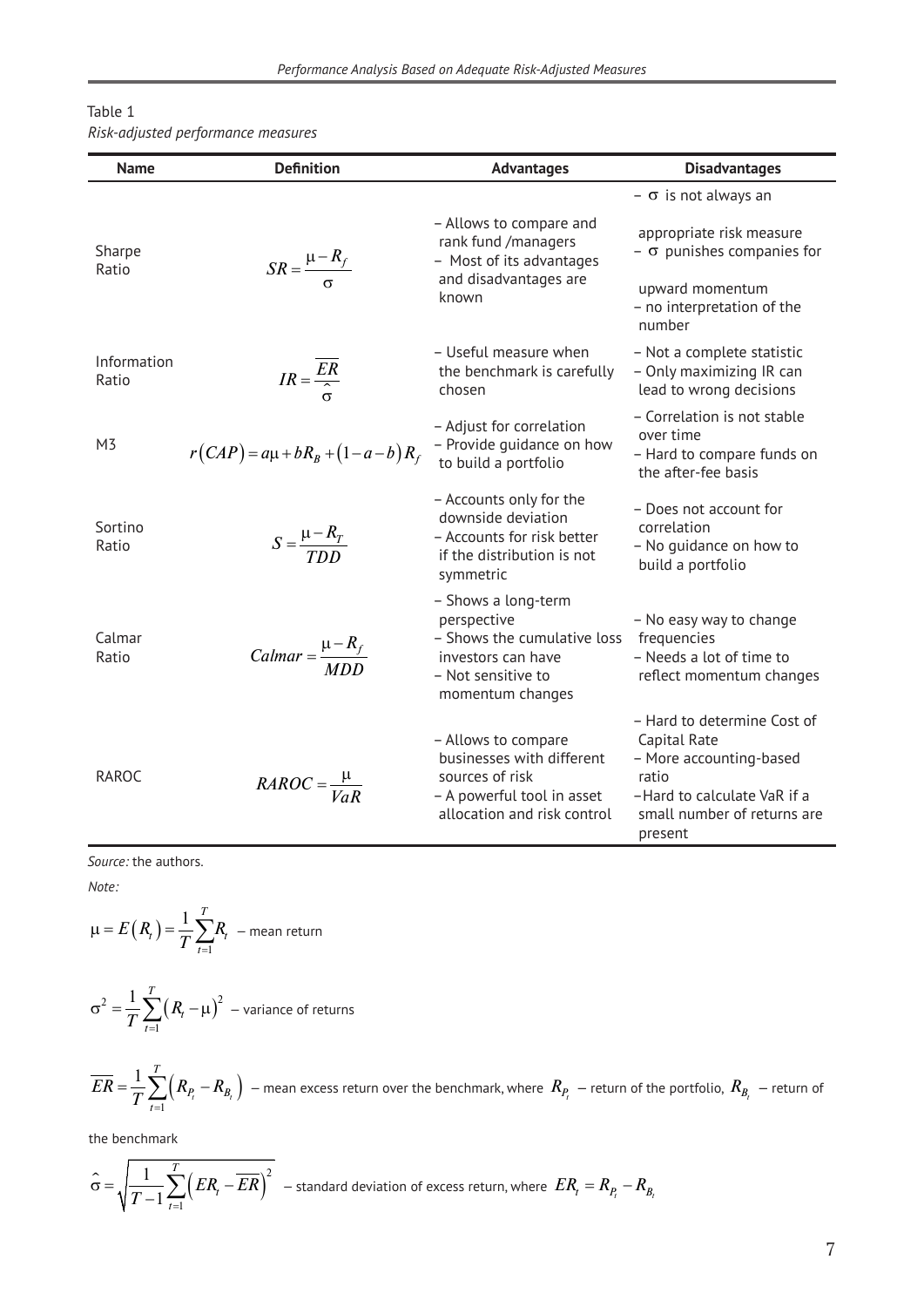- $\sigma_i$  standard deviation of stock *i* or portfolio *i*
- $\sigma_B$  standard deviation of the benchmark

$$
a = \sqrt{\frac{\sigma_B^2 \left(1 - \rho_{T,B}^2\right)}{\sigma_1^2 \left(1 - \rho_{1,B}^2\right)}} - \text{portion invested in a fund}
$$

$$
b = \rho_{T,B} - a \frac{\sigma_1}{\sigma_B} \rho_{1,B}
$$
 – portion invested in the benchmark

 $R_T$  – target return

$$
TDD = \sqrt{\frac{1}{T} \sum_{t=1}^{T} (Min(0, R_t - R_T))^2}
$$
 - target downside deviation

Through value - Peak value Peak value  $MDD = \frac{1 \text{ m} \times 2}{D}$   $\frac{1}{2}$   $\frac{1}{2}$   $\frac{1}{2}$   $\frac{1}{2}$   $\frac{1}{2}$   $\frac{1}{2}$   $\frac{1}{2}$   $\frac{1}{2}$   $\frac{1}{2}$   $\frac{1}{2}$   $\frac{1}{2}$   $\frac{1}{2}$   $\frac{1}{2}$   $\frac{1}{2}$   $\frac{1}{2}$   $\frac{1}{2}$   $\frac{1}{2}$   $\frac{1}{2}$   $\frac{1}{2}$   $\frac{1}{2}$ 

:  $P(X < -VaR) = \alpha$  or  $| f(x)|$ *VaR*  $VaR$ :  $P(X < -VaR) = \alpha$  or  $\int f(x)dx$ −  $<-VaR$ ) =  $\alpha$  or  $\int\limits_{-\infty}^{\infty} f(x)dx = \alpha$  – where  $X$  is a random variable that the represents the profit and loss of

the business.

Table 2 *Sharpe ratio case-studies for 2006–2016*

| <b>Fund</b> | Return | <b>Standard Deviation</b> | <b>Sharpe Ratio</b> | Rank |
|-------------|--------|---------------------------|---------------------|------|
| F           | 4.39%  | 0                         |                     |      |
| 1           | 6.56%  | 14.15%                    | 0.15313             | VI   |
| 2           | 6.33%  | 21.33%                    | 0.09116             | VII  |
| 3           | 10.00% | 18.77%                    | 0.29881             |      |
| 4           | 9.29%  | 19.83%                    | 0.24690             | IV   |
| 5           | 5.13%  | 4.54%                     | 0.16248             | ٧    |
| 6           | 5.51%  | 22.05%                    | 0.05064             | VIII |
| 7           | 9.13%  | 18.38%                    | 0.25801             | Ш    |
| 8           | 9.60%  | 18.53%                    | 0.28103             | Ш    |

*Source:* the authors.

As we can see Sharpe ratio gives different ranking rather than a pure return. In addition, it allows easy calculations and comparison between the fund's return and risk.

Now let's compare the results for the following year. Risk-free rate was chosen as 1-year US rates of 0.89%.

As we can see from the Table 3 that all Sharpe ratios increased because in the previous examples Financial Crisis was included. Table 3 allows us to make the following conclusions:

If we compare just pure annual returns, then fund 2 would have the first place but fund 2 has one of the highest risks among all 8 funds which brings fund 2 to the 4<sup>th</sup> place.

Previous Sharpe Ratio ranked fund 6 as the least attractive fund. However, as we can see from its performance in the following year fund 6 got one of the highest returns and one of the lowest risks. That is why Sharpe ratio ranked fund 6 as the first one.

Another big change was for fund 5. Even with Financial Crisis fund 5 had the average annual return of 5.13%. However, in 2017 it returns dropped to 2.4% which brought it to the last place even though it has the lowest risk among all 8 funds.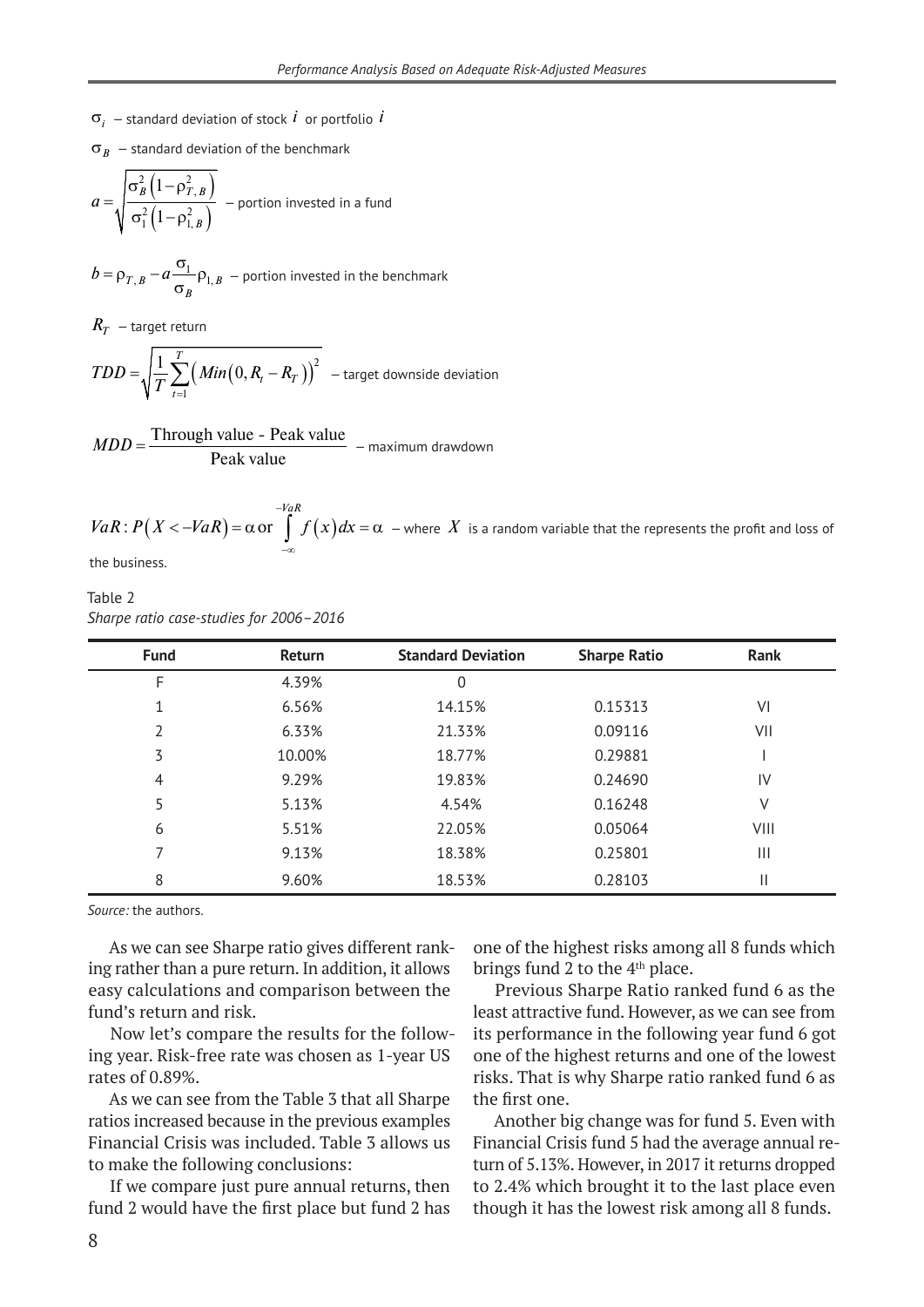| Table 3                            |  |
|------------------------------------|--|
| Sharpe ratio case-studies for 2017 |  |

| <b>Fund</b>    | <b>Return</b> | <b>Standard</b><br><b>Deviation</b> | <b>Sharpe</b> | <b>Previous</b><br><b>Sharpe</b> | Ranking | <b>Previous</b><br>Ranking | Increase/<br><b>Decrease</b> |
|----------------|---------------|-------------------------------------|---------------|----------------------------------|---------|----------------------------|------------------------------|
| F              | 0.89%         | 0.00%                               |               |                                  |         |                            |                              |
| $\mathbf{1}$   | 8.99%         | 3.83%                               | 2.12          | 0.1531                           | VI      | VI                         | Increase                     |
| 2              | 24.63%        | 7.17%                               | 3.31          | 0.0912                           | IV      | VII                        | Increase                     |
| 3              | 24.39%        | 9.15%                               | 2.57          | 0.2988                           | V       |                            | Increase                     |
| $\overline{4}$ | 17.84%        | 8.94%                               | 1.90          | 0.2469                           | VII     | IV                         | Increase                     |
| 5              | 2.39%         | 1.79%                               | 0.84          | 0.1625                           | VIII    | $\vee$                     | Increase                     |
| 6              | 23.83%        | 4.42%                               | 5.20          | 0.0506                           |         | VIII                       | Increase                     |
| 7              | 19.48%        | 4.33%                               | 4.30          | 0.2580                           | Ш       | Ш                          | Increase                     |
| 8              | 18.98%        | 4.18%                               | 4.33          | 0.2810                           | 11      | $\mathsf{II}$              | Increase                     |

#### Table 4

*Information ratio case-studies for 2006–2016*

| <b>Fund</b> | <b>Return/Excess Return</b> | <b>Standard</b><br><b>Deviation</b> | <b>Information Ratio</b> | Rank           |
|-------------|-----------------------------|-------------------------------------|--------------------------|----------------|
| Β           | 7.25%                       | 18.74%                              |                          |                |
| 1           | $-0.69%$                    | 8.85%                               | $-0.0781$                | VI             |
| 2           | $-0.91%$                    | 12.17%                              | $-0.0750$                | ٧              |
| 3           | 2.75%                       | 10.18%                              | 0.2702                   | $\mathbf{III}$ |
| 4           | 2.04%                       | 8.50%                               | 0.2399                   | IV             |
| 5           | $-2.12%$                    | 18.30%                              | $-0.1158$                | VI             |
| 6           | $-1.74%$                    | 11.95%                              | $-0.1456$                | VIII           |
| 7           | 1.88%                       | 5.73%                               | 0.3290                   | Ш              |
| 8           | 2.35%                       | 5.53%                               | 0.4251                   |                |

*Source:* the authors.

## **Information Ratio**

First, let's discuss how the benchmark was selected and the details of these calculations.

Since funds that were selected have different nature then it would be beneficial for all of them to select a benchmark which is a whole market or S&P500 since some of these funds are stock market indexes, some are growth funds, etc. Therefore, to be consistent, S&P500 was selected as a benchmark.

As we know from the definition of the Information ratio we need to have an average annual excess return and standard deviation of the excess return. Therefore, to obtain these values annual returns for each fund were used then S&P500 annual returns were subtracted from the fund's returns. Further, the average was taken and the

standard deviation for each fund. Hence, we can see the result of the calculations in Table 4.

As we can see from Table 4 not many funds managed to produce a positive excess return over the 10 years if the market (S&P500) was selected as a benchmark.

Table 4 allows us to make the following conclusions:

As in the Sharpe ratio fund, 3 managed to produce the highest excess return. However, in the relationship to a benchmark, this fund was exposed to one of the highest risks among all 8 funds.

Fund 8 produced almost the same excess return as fund 3. However, fund 8 did not take as much "extra" risk as fund 3. Therefore, now fund 8 has the highest Information ratio and the lowest tracking error among all funds. It means that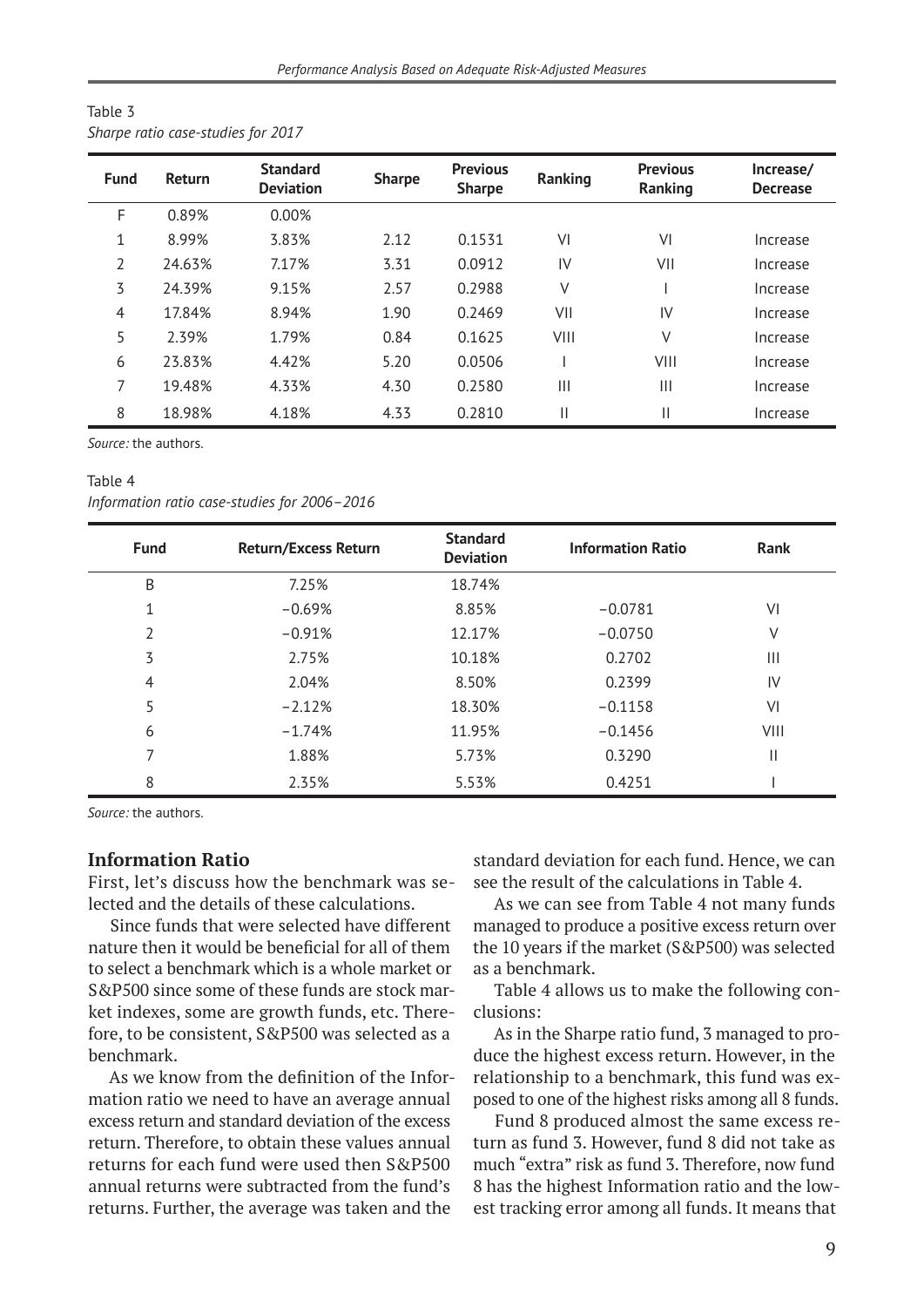| <b>Fund</b> | <b>Return/Excess</b><br><b>Return</b> | <b>Standard</b><br><b>Deviation</b> | <b>Information</b><br>Ratio | <b>Previous</b><br>IR | Ranking      | <b>Previous</b><br>Ranking | Increase/<br><b>Decrease</b> |
|-------------|---------------------------------------|-------------------------------------|-----------------------------|-----------------------|--------------|----------------------------|------------------------------|
| B           | 17.32%                                | 5.68%                               |                             |                       |              |                            |                              |
| 1           | $-12.64%$                             | 8.82%                               | $-1.4333$                   | $-0.0781$             | VII          | VI                         | Decrease                     |
| 2           | 0.15%                                 | 10.65%                              | 0.0137                      | $-0.0750$             |              | ٧                          | Increase                     |
| 3           | $-0.21%$                              | 13.23%                              | $-0.0160$                   | 0.2702                | $\mathsf{I}$ | Ш                          | Decrease                     |
| 4           | $-5.54%$                              | 12.90%                              | $-0.4294$                   | 0.2399                | IV           | IV                         | Decrease                     |
| 5           | $-17.90%$                             | 6.04%                               | $-2.9618$                   | $-0.1158$             | VIII         | VI                         | Decrease                     |
| 6           | $-0.39%$                              | 7.65%                               | $-0.0515$                   | $-0.1456$             | Ш            | VIII                       | Increase                     |
| 7           | $-3.98%$                              | 8.09%                               | $-0.4923$                   | 0.3290                | ٧            | Ш                          | Decrease                     |
| 8           | $-4.39%$                              | 7.88%                               | $-0.5569$                   | 0.4251                | VI           |                            | Decrease                     |

#### Table 5 *Information ratio case-studies for 2017*

*Source:* the authors.

#### Table 6 *M2 ratio case-studies for 2006–2016*

| <b>Fund</b>    | Return | <b>Standard Deviation</b> | $\boldsymbol{d}$ | <b>RAP</b> | Rank          |
|----------------|--------|---------------------------|------------------|------------|---------------|
| F              | 4.39%  | 0.00%                     |                  |            |               |
| B              | 7.25%  | 18.74%                    |                  |            |               |
| $\mathbf{1}$   | 6.56%  | 14.15%                    | 0.3247           | 7.26%      | VI            |
| 2              | 6.33%  | 21.33%                    | $-0.1214$        | 6.10%      | VII           |
| 3              | 10.00% | 18.77%                    | $-0.0015$        | 9.99%      |               |
| $\overline{4}$ | 9.29%  | 19.83%                    | $-0.0551$        | 9.02%      | IV            |
| 5              | 5.13%  | 4.54%                     | 3.1264           | 7.43%      | $\vee$        |
| 6              | 5.51%  | 22.05%                    | $-0.1501$        | 5.34%      | VIII          |
| 7              | 9.13%  | 18.38%                    | 0.0196           | 9.22%      | Ш             |
| 8              | 9.60%  | 18.53%                    | 0.0111           | 9.66%      | $\mathbf{  }$ |

*Source:* the authors.

funds 8 is more attractive for the investor rather than funds 3 if we compare it to the Sharpe ratio.

As we compare Information Ratio ranking with the Sharpe ratio overall there is a difference but most of the funds are changed places by one ranking. However, Information ratio allows us to compare returns not only with a risk-free rate but it can be interpreted as how much "additional" risk each fund brings to the market risk.

Finally, if we use Grinold and Khan (1999) approach and compare Information ratio with 0.5, 0.75, and 1.0 we can see that none of the funds produced even "good" Information ratio over the 10 years period.

Now let's compare the results for the following year.

There are few things could be noted from the Table 5.

Almost all funds except for fund 2 had a negative excess return which means that all of them did not manage to beat the benchmark for the following year.

Fund 8 that was previously ranked the worst fund now got the third rank and it is one of two funds which information ratio increased even though it is still negative.

Since almost all funds have negative information ratio then based on the information ratio investor shouldn't invest in any of the funds. Even fund 2 which have a positive information ratio have a ratio of 0.01.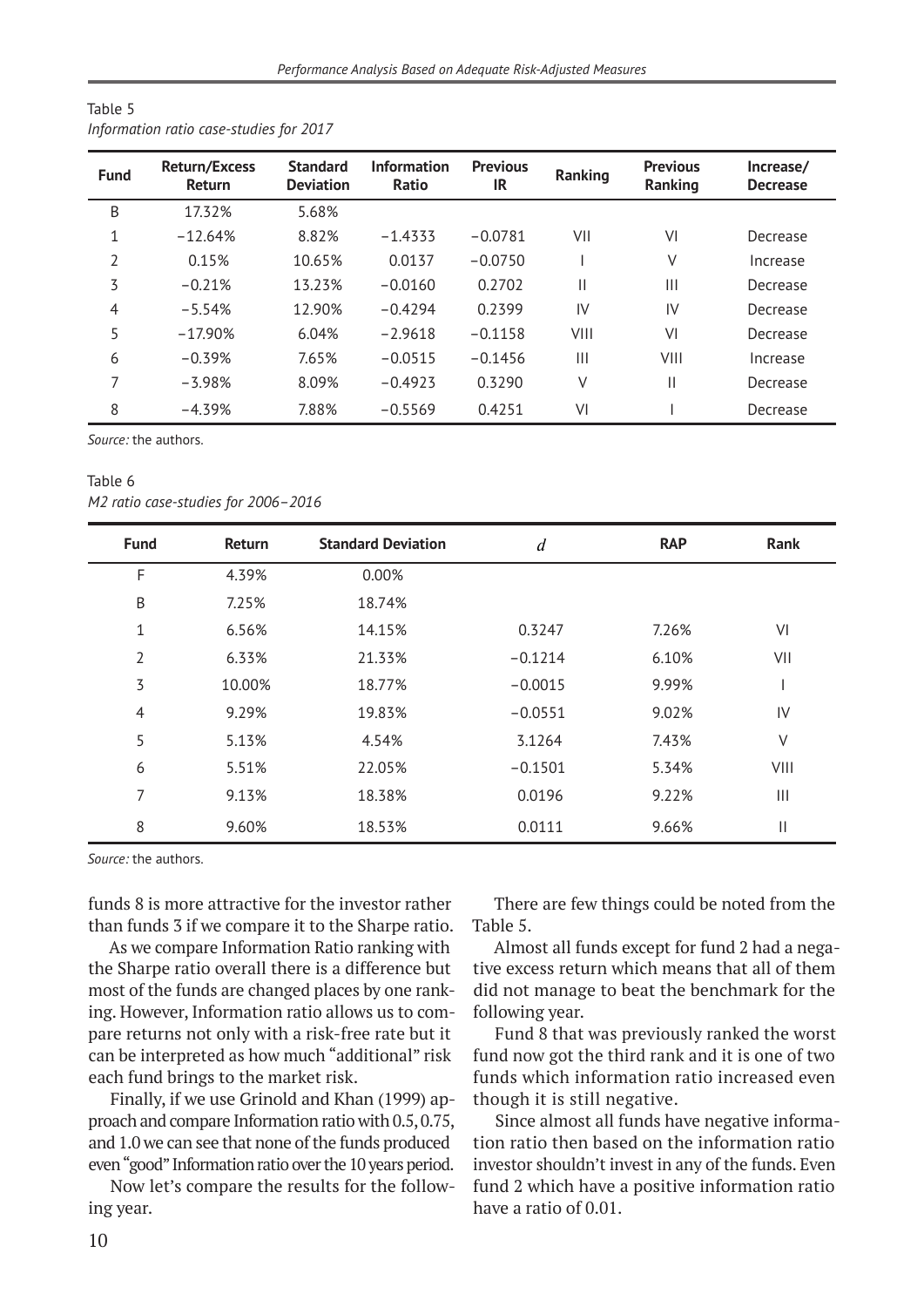| <b>Fund</b>    | <b>Return</b> | <b>Standard</b><br><b>Deviation</b> | d         | <b>RAP</b> | <b>Previous</b><br><b>RAP</b> | Ranking      | <b>Previous</b><br>Ranking | Increase/<br><b>Decrease</b> |
|----------------|---------------|-------------------------------------|-----------|------------|-------------------------------|--------------|----------------------------|------------------------------|
| F              | 0.89%         | 0.00%                               |           |            |                               |              |                            |                              |
| B              | 17.32%        | 5.68%                               |           |            |                               |              |                            |                              |
| 1              | 8.99%         | 3.83%                               | 0.4831    | 12.90%     | 7.26%                         | VI           | VI                         | Increase                     |
| 2              | 24.63%        | 7.17%                               | $-0.2086$ | 19.68%     | 6.10%                         | IV           | VII                        | Increase                     |
| 3              | 24.39%        | 9.15%                               | $-0.3798$ | 15.46%     | 9.99%                         | V            |                            | Increase                     |
| 4              | 17.84%        | 8.94%                               | $-0.3651$ | 11.65%     | 9.02%                         | VII          | IV                         | Increase                     |
| 5              | 2.39%         | 1.79%                               | 2.1761    | 5.66%      | 7.43%                         | VIII         | V                          | Decrease                     |
| 6              | 23.83%        | 4.42%                               | 0.2854    | 30.38%     | 5.34%                         |              | VIII                       | Increase                     |
| $\overline{7}$ | 19.48%        | 4.33%                               | 0.3113    | 25.27%     | 9.22%                         |              | Ш                          | Increase                     |
| 8              | 18.98%        | 4.18%                               | 0.3591    | 25.48%     | 9.66%                         | $\mathbf{H}$ | Ш                          | Increase                     |

| Table 7 |                                |
|---------|--------------------------------|
|         | M2 ratio case-studies for 2017 |

#### **M2 Ratio**

As we know from the definition of M2 we need a benchmark and a risk-free rate. Risk-free rate and the benchmark were chosen the same way and the same values as in Sharpe and Information ratios. Results of the calculations can be found in Table 6.

As we know from the nature of M2 measure it produces the same ranking as a Sharpe Ratio but instead of having a number which can be hard or impossible to interpret (Sharpe ratio), RAP gives investors a risk-adjusted return that was calculated based on the leverage/deleverage of the portfolio.

Table 6 allows us to make the following conclusions:

Funds 1, 5, 7, and 8 produced higher risk-adjusted return rather than a pure return. However, funds 2, 3, 4, 6 produce a lower risk-adjusted return.

On a pure return fund, 5 did not look very attractive to the investors. However, it was not exposed to a lot of risks (just 4.54%) and after adjusting for risk fund 5 produced a 7.43% return.

Fund 6 was exposed to the highest risk among all funds which brought this fund to the 8<sup>th</sup> place.

Now let's compare the results with the following year:

There are few things could be noted from the Table 7:

Fund 6 had the highest risk-adjusted return of 30%.

Fund 5 had the only RAP measure that decreased for the following year in comparison to the previous year. However, its risk-adjusted return was 5.6% when the pure return was only 2.4%.

Fund 3 moved from the first place to the fifth having a risk-adjusted return of 15.46% when the pure return was 24.4%.

### **M3 Ratio**

As we established, in the beginning, it is important to adjust for the correlation between a benchmark and a fund's return. One of the measures that adjust for the correlation is M3. It requires benchmark returns (S&P500), risk-free rate (US T-Bond) and a target tracking error. For the target tracking error was 7% selected. Which corresponds to 0.9302 of the target correlation

 $( 0.1874)$ 2  $1-\frac{0.07^2}{2(0.1974)^2}$  $-\frac{0.07}{2\times(0.1874)^2}$ . The choice of the tracking error

was made based on the risk-free return and the return of a benchmark. Investors always should seek a target return higher than a risk-free therefore it is higher than 4.4% but it is lower than the market because we want to be conservative and prepare for a lower return of the market than in previous years. Investors can choose any target tracking error, but calculations will be exactly the same.

Table 8 allows us to make the following conclusions:

Correlation influences ranking funds/managers. For example, the Sharpe ratio suggested that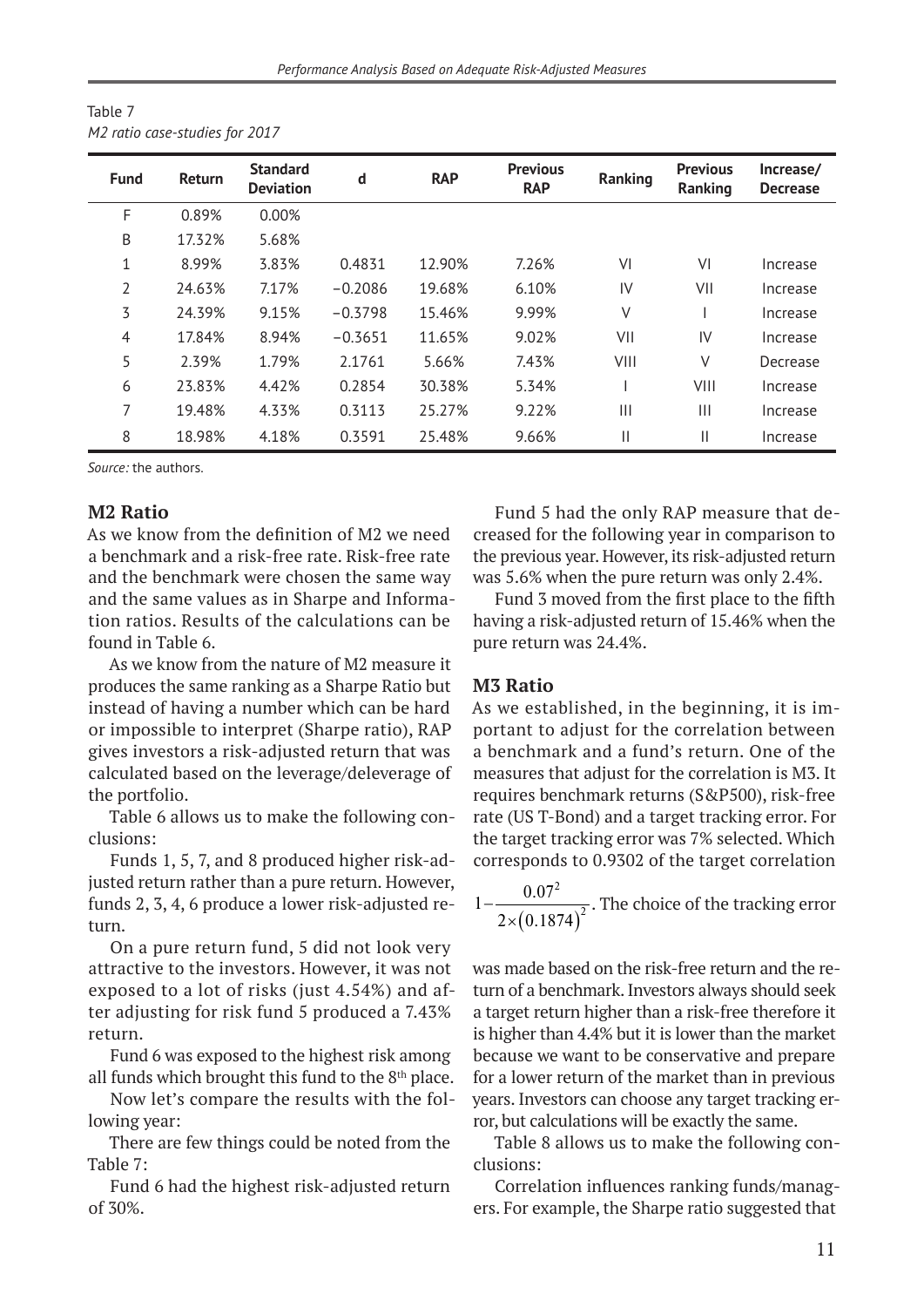| Table 8 |                                     |  |
|---------|-------------------------------------|--|
|         | M3 ratio case-studies for 2006-2016 |  |

| <b>Fund</b>    | Return | <b>Standard</b><br><b>Deviation</b> | $\rho_{1,B}$ | d       | TE    | a      | b         | $1-a-b$   | M <sub>3</sub> | <b>Rank</b>   |
|----------------|--------|-------------------------------------|--------------|---------|-------|--------|-----------|-----------|----------------|---------------|
| F              | 4.39%  | 0.00%                               | $\mathbf 0$  |         |       |        |           |           |                |               |
| Β              | 7.25%  | 18.74%                              | 1            | 100%    |       |        |           |           |                |               |
| 1              | 6.56%  | 14.15%                              | 0.8921       | 132.47% | 7.26% | 1.0758 | 0.2057    | $-0.2815$ | 7.31%          | VI            |
| 2              | 6.33%  | 21.33%                              | 0.8231       | 87.86%  | 6.10% | 0.5678 | 0.3983    | 0.0339    | 6.63%          | VII           |
| 3              | 10.00% | 18.77%                              | 0.8526       | 99.85%  | 9.99% | 0.7014 | 0.3313    | $-0.0327$ | 9.27%          | Ш             |
| $\overline{4}$ | 9.29%  | 19.83%                              | 0.9043       | 94.49%  | 9.02% | 0.8125 | 0.1526    | 0.0349    | 8.80%          | IV            |
| 5              | 5.13%  | 4.54%                               | 0.2155       | 412.64% | 7.43% | 1.5509 | 0.8492    | $-1.4001$ | 7.96%          | V             |
| 6              | 5.51%  | 22.05%                              | 0.8404       | 84.99%  | 5.34% | 0.5755 | 0.3611    | 0.0634    | 6.06%          | VIII          |
| 7              | 9.13%  | 18.38%                              | 0.9525       | 101.96% | 9.22% | 1.2292 | $-0.2182$ | $-0.0110$ | 9.60%          | $\mathbf{  }$ |
| 8              | 9.60%  | 18.53%                              | 0.9560       | 101.11% | 9.66% | 1.2653 | $-0.2661$ | 0.0008    | 10.22%         |               |

# Table 9 *M3 ratio case-studies for 2017*

| <b>Fund</b>    | <b>Return</b> | <b>Standard</b><br><b>Deviation</b> | $\rho_{1,B}$ | d       | M3     | <b>Previous</b><br>M <sub>3</sub> | <b>Rank</b> | <b>Previous</b><br><b>Rank</b> | Increase/<br><b>Decrease</b> |
|----------------|---------------|-------------------------------------|--------------|---------|--------|-----------------------------------|-------------|--------------------------------|------------------------------|
| F              | 0.89%         | 0.00%                               | $\mathbf 0$  |         |        |                                   |             |                                |                              |
| B              | 17.32%        | 5.68%                               | $\mathbf{1}$ | 100%    |        |                                   |             |                                |                              |
| 1              | 8.99%         | 3.83%                               | $-71.22%$    | 148.31% | 37.62% | 7.31%                             |             | VI                             | Increase                     |
| $\overline{2}$ | 24.63%        | 7.17%                               | $-36.59%$    | 79.14%  | 30.69% | 6.63%                             | VI          | VII                            | Increase                     |
| 3              | 24.39%        | 9.15%                               | $-56.96%$    | 62.02%  | 33.09% | 9.27%                             | ٧           | $\mathop{\rm III}$             | Increase                     |
| 4              | 17.84%        | 8.94%                               | $-53.50%$    | 63.49%  | 27.30% | 8.80%                             | VII         | IV                             | Increase                     |
| 5              | 2.39%         | 1.79%                               | $-5.61%$     | 317.61% | 10.36% | 7.96%                             | VIII        | ٧                              | Increase                     |
| 6              | 23.83%        | 4.42%                               | $-13.54%$    | 128.54% | 35.90% | 6.06%                             | Ш           | VIII                           | Increase                     |
| 7              | 19.48%        | 4.33%                               | $-29.64%$    | 131.13% | 34.56% | 9.60%                             | Ш           | $\mathbf{  }$                  | Increase                     |
| 8              | 18.98%        | 4.18%                               | $-26.33%$    | 135.91% | 33.92% | 10.22%                            | IV          |                                | Increase                     |

| <b>Fund</b>    | a     | b     | $1-a-b$  | <b>Previous</b><br>a | <b>Previous</b><br>b | <b>Previous</b><br>$1-a-b$ | TE     | <b>Previous</b><br>TE |
|----------------|-------|-------|----------|----------------------|----------------------|----------------------------|--------|-----------------------|
| 1              | 2.051 | 1.224 | $-2.276$ | 1.076                | 0.206                | $-0.282$                   | 12.90% | 7.26%                 |
| $\overline{2}$ | 0.826 | 0.621 | $-0.447$ | 0.568                | 0.398                | 0.034                      | 19.68% | 6.10%                 |
| 3              | 0.733 | 0.912 | $-0.645$ | 0.701                | 0.331                | $-0.033$                   | 15.46% | 9.99%                 |
| 4              | 0.730 | 0.854 | $-0.584$ | 0.813                | 0.153                | 0.035                      | 11.65% | 9.02%                 |
| 5              | 3.089 | 0.294 | $-2.382$ | 1.551                | 0.849                | $-1.400$                   | 5.66%  | 7.43%                 |
| 6              | 1.260 | 0.372 | $-0.632$ | 0.576                | 0.361                | 0.063                      | 30.38% | 5.34%                 |
| 7              | 1.333 | 0.541 | $-0.874$ | 1.229                | $-0.218$             | $-0.011$                   | 25.27% | 9.22%                 |
| 8              | 1.368 | 0.504 | $-0.872$ | 1.265                | $-0.266$             | 0.001                      | 25.48% | 9.66%                 |

*Source:* the authors.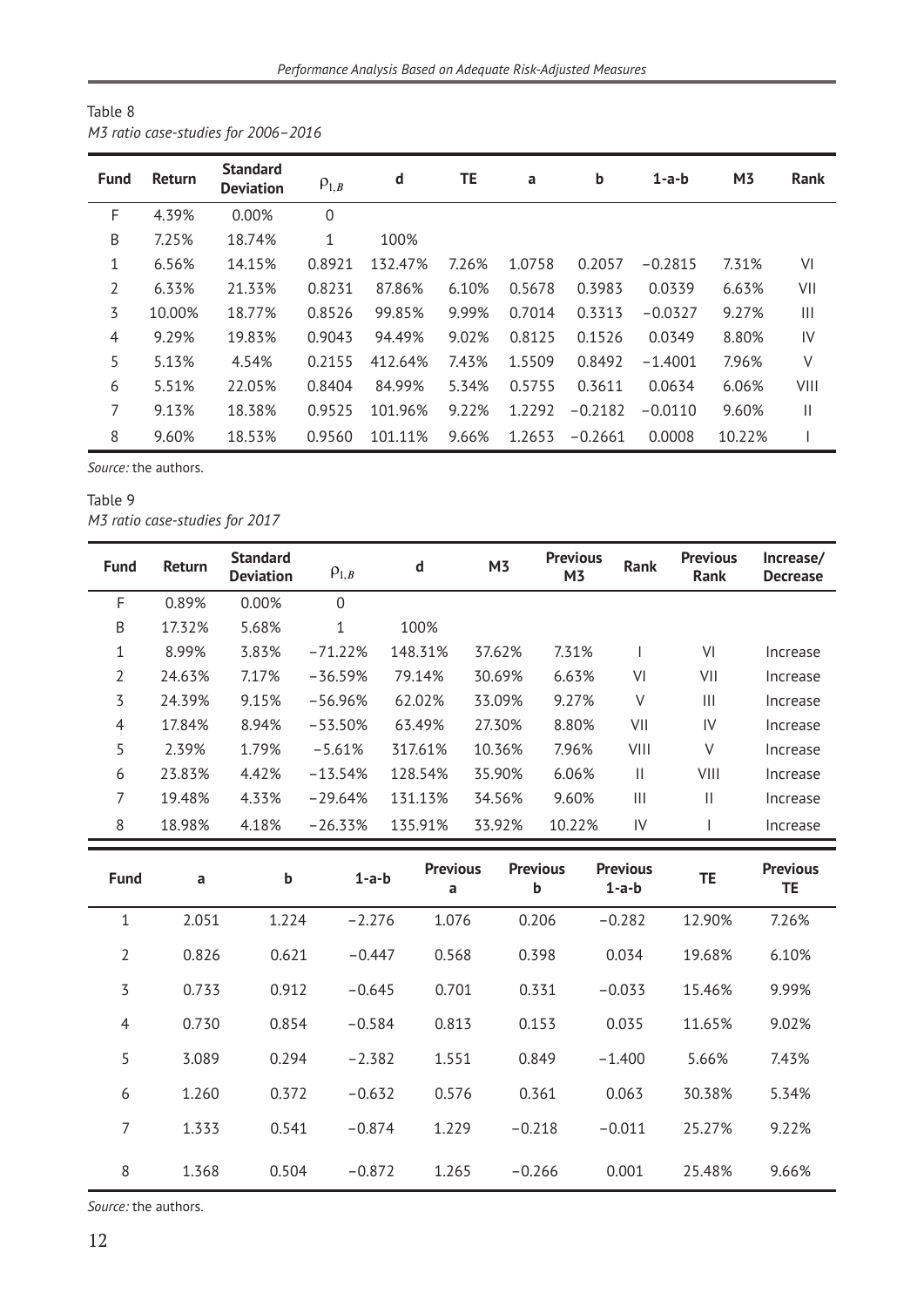| <b>Fund</b>    | <b>Return</b> | <b>TDD</b> | Sortino | Rank           |
|----------------|---------------|------------|---------|----------------|
| B              | 4.39%         | 0.00%      |         |                |
|                | 6.56%         | 14.39%     | 0.1505  | VI             |
| 2              | 6.33%         | 20.13%     | 0.0966  | VII            |
| 3              | 10.00%        | 17.07%     | 0.3285  |                |
| $\overline{4}$ | 9.29%         | 18.14%     | 0.2699  | $\mathbf{III}$ |
| 5              | 5.13%         | 3.35%      | 0.2203  | ٧              |
| 6              | 5.51%         | 21.84%     | 0.0511  | VIII           |
|                | 9.13%         | 17.59%     | 0.2695  | IV             |
| 8              | 9.60%         | 17.05%     | 0.3054  | Ш              |

Table 10 *Sortino ratio case-studies for 2006–2016*

the most attractive fund for investments is fund 3. However, if we adjust for the correlation the most attractive fund will be 8 the same as Information ratio suggested.

The M3 measure gives investors guidance on how to build a portfolio out of risk-free rate, benchmark and a fund. For example, if we used the strategy that M3 suggests we would get 10.2% of risk-adjusted return on fund 8. When its pure return was only 9.6%.

Some funds outperform on an unadjusted basis but underperform on an adjusted basis and *vice versa*. For example, fund 3 had 10% unadjusted return but only 9.3% adjusted return.

Fund 5 has one of the least attractive pure returns for the investors. However, after adjusting for risk and correlation it has the highest change to M3 of 64.4%.

For the following year, target correlations are calculated based on 7% which gives us  $\rho_{T,B} = 23.9\%$ . Now let's compare the results:

As we can see from the Table 9 the following conclusions can be drawn:

Fund 1 now has the first ranking most likely due to the fact that it has a very strong negative correlation with the benchmark for the following year.

Fund 1 has one of the lowest pure returns, however, after the adjustment for correlation gives it 37.62% of return after the correct allocation of investments between fund, benchmark, and a risk-free rate.

It makes sense that all ratio increased for the following year because for the previous crisis years of 2008–2010 was included. Therefore, return adjusted for correlation is greater for the following year.

## **Sortino Ratio**

Next ratio is a Sortino ratio that uses the Target Downside Deviation (TDD) as a risk measure. In the formula of the TDD, we need to use the target required rate of return. As a target rate riskfree rate was chosen because it is a minimum return that investors should require from funds.

In Table 10 calculations are presented for all 8 funds:

Table 10 allows us to make the following conclusions:

Fund 6 as in most of the previous measures is exposed to the highest risk among all 8 funds in addition to having very low return it brings it to the last place.

Fund 5 as in most of the previous measures has the lowest risk of only 3.35%. When the majority of funds have more than 15% of the risk. However, having a very low return gives fund 5 only the 5th place.

Fund 3 having the highest return among all 8 funds get the first place because it has a relatively low risk comparing to the other funds.

Now let's compare the results for the following year:

As we can see from the Table 11 that there is a big difference between previous Sortino ratio and a current one. This difference is because different annualization method was used. Since it was calculated only for a year monthly TDD was calculated and then multiplied by  $\sqrt{12}$ . Therefore, the comparison between ratios is not possible.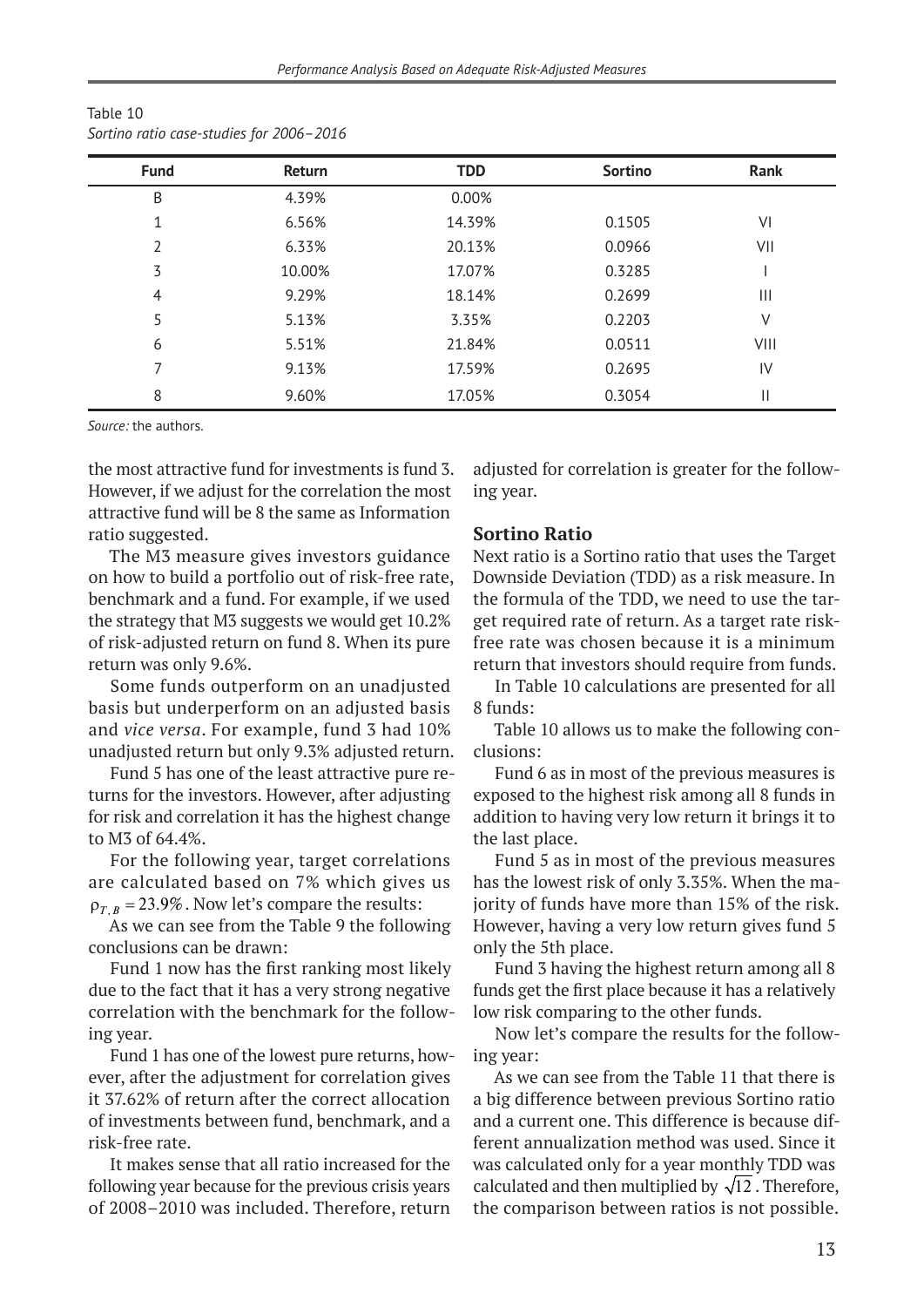| Table 11                            |  |
|-------------------------------------|--|
| Sortino ratio case-studies for 2017 |  |

| <b>Fund</b> | Return | <b>TDD</b> | <b>Sortino</b> | <b>Previous</b><br><b>Sortino</b> | Ranking | <b>Previous</b><br>Ranking | Increase/<br><b>Decrease</b> |
|-------------|--------|------------|----------------|-----------------------------------|---------|----------------------------|------------------------------|
| F           | 0.89%  | 0.00%      |                |                                   |         |                            |                              |
| 1           | 8.99%  | 1.60%      | 5.0665         | 0.1505                            | ٧       | VI                         | Increase                     |
| 2           | 24.63% | 2.14%      | 11.1075        | 0.0912                            | IV      | VII                        | Increase                     |
| 3           | 24.39% | 5.12%      | 4.5877         | 0.2988                            | VI      |                            | Increase                     |
| 4           | 17.84% | 5.56%      | 3.0471         | 0.2469                            | VII     | Ш                          | Increase                     |
| 5           | 2.39%  | 1.00%      | 1.5004         | 0.1625                            | VIII    | $\vee$                     | Increase                     |
| 6           | 23.83% | 0.61%      | 37.5334        | 0.0506                            | Ш       | VIII                       | Increase                     |
| 7           | 19.48% | 0.42%      | 44.5980        | 0.2580                            |         | IV                         | Increase                     |
| 8           | 18.98% | 0.43%      | 42.2068        | 0.2810                            | Ш       | Π                          | Increase                     |

#### Table 12 *Calmar ratio case-studies for 2006–2016*

| <b>Fund</b> | Return | <b>MDD</b> | Calmar | Rank |
|-------------|--------|------------|--------|------|
| F           | 4.39%  | 0.00%      |        |      |
|             | 6.56%  | 10.99%     | 0.1971 | ٧    |
| 2           | 6.33%  | 19.49%     | 0.0998 | VI   |
| 3           | 10.00% | 13.23%     | 0.4238 | Ш    |
| 4           | 9.29%  | 20.29%     | 0.2413 | IV   |
| 5           | 5.13%  | 9.43%      | 0.0782 | VII  |
| 6           | 5.51%  | 23.21%     | 0.0481 | VIII |
|             | 9.13%  | 9.14%      | 0.5185 | Ш    |
| 8           | 9.60%  | 10.02%     | 0.5199 |      |

*Source:* the authors.

However, we can compare rankings and make the following conclusions:

Most of the funds have TDD around or less than 1%. However, two funds 3 and 4 have a risk higher than 5% and as we can see that the previous Sortino ratio ranked them as top 3 funds.

Funds 7 and 8 have large Sortino ratios because they have a high return comparing to a low risk which brings them to the top two places.

Fund 6 which was the least attractive fund based on past performance has the third rank in the following year.

#### **Calmar Ratio**

In the Calmar ratio Maximum Drawdown (MDD) is used as a risk measure. The basic idea of the MDD is a maximum cumulative loss over the entire period. Calculations are presented in Table 12.

The following conclusions can be made from Table 12:

Fund 5 again has the lowest risk among all 8 funds. However, as we can see from the ranking the difference in risk is not significant enough because the Calmar ratio gave it the 7th place.

Fund 3 losses it's first place again because it has 13.23% of risk which is not too high, however, fund 8 has approximately the same return but lower risk which brings fund 8 to the first place and fund 3 to the 3rd.

Fund 6 has the highest risk and one of the lowest returns among all 8 funds which bring it to the 8th place again.

Now let's compare the results for the following year:

Like the Sortino ratio, we cannot compare the previous and current Calmar ratio because pre-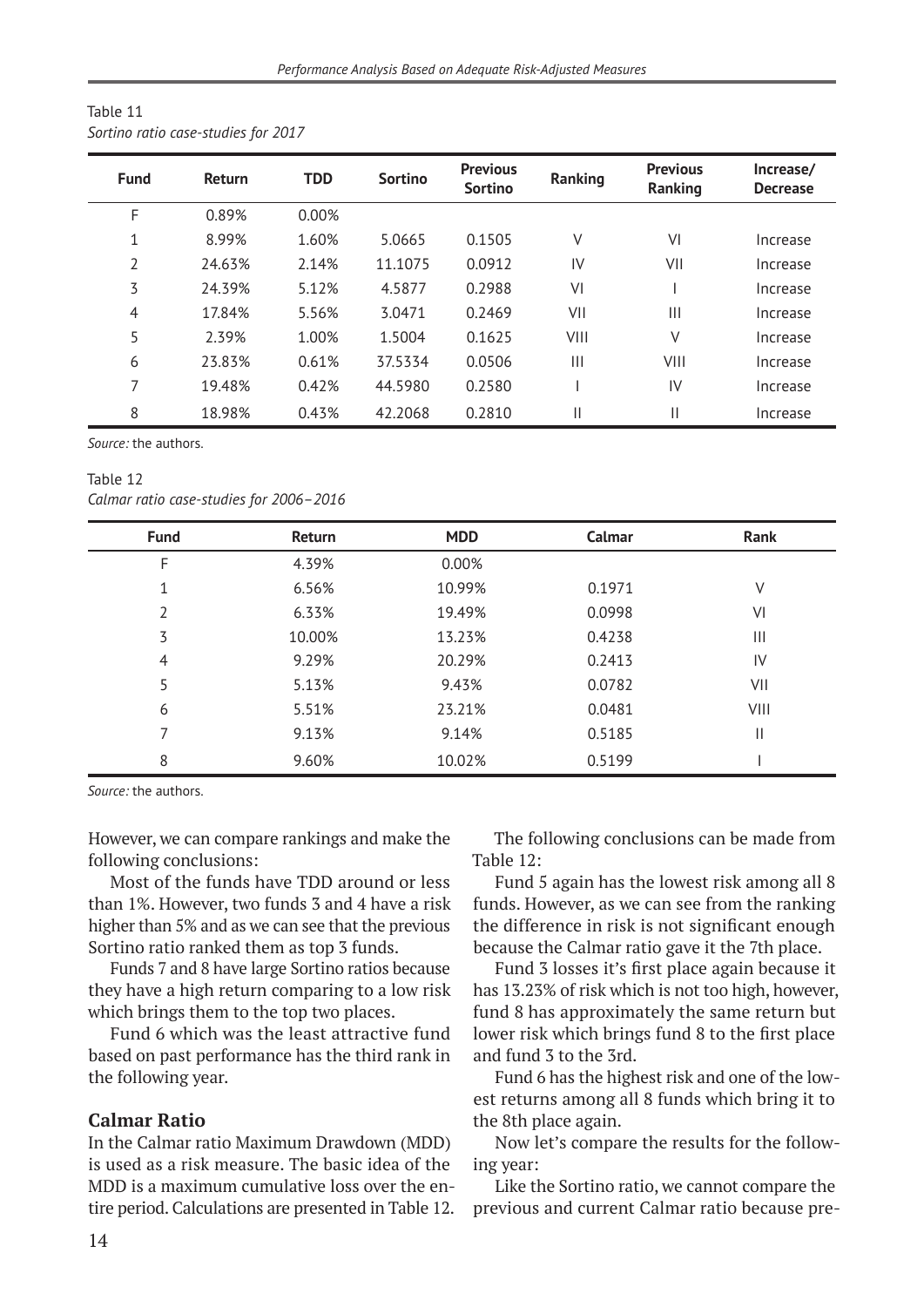| Table 13                           |  |
|------------------------------------|--|
| Calmar ratio case-studies for 2017 |  |

| <b>Fund</b>    | <b>Return</b> | <b>MDD</b> | Calmar  | <b>Previous Calmar</b> | Ranking | <b>Previous</b><br>Ranking | Increase/<br><b>Decrease</b> |
|----------------|---------------|------------|---------|------------------------|---------|----------------------------|------------------------------|
| F              | 0.89%         | 0.00%      |         |                        |         |                            |                              |
| $\mathbf{1}$   | 8.99%         | 1.29%      | 6.2839  | 0.1971                 | ٧       | ٧                          | Increase                     |
| $\overline{2}$ | 24.63%        | 1.63%      | 14.5878 | 0.0998                 | IV      | VI                         | Increase                     |
| 3              | 24.39%        | 5.03%      | 4.6755  | 0.4238                 | VI      |                            | Increase                     |
| $\overline{4}$ | 17.84%        | 5.48%      | 3.0953  | 0.2413                 | VII     | IV                         | Increase                     |
| 5              | 2.39%         | 1.35%      | 1.1132  | 0.0782                 | VIII    | VII                        | Increase                     |
| 6              | 23.83%        | 0.54%      | 42.7174 | 0.0481                 | Ш       | VIII                       | Increase                     |
| 7              | 19.48%        | 0.34%      | 54.2476 | 0.5185                 |         | Ш                          | Increase                     |
| 8              | 18.98%        | 0.35%      | 51.0389 | 0.5199                 |         |                            | Increase                     |

#### Table 14 *RAROC ratio case-studies for 2006–2016*

| <b>Fund</b>    | <b>Return</b> | <b>VaR</b> | <b>RAROC</b> | Rank           |
|----------------|---------------|------------|--------------|----------------|
| $\mathbf{1}$   | 0.50%         | $-5.29%$   | 0.0948       | IV             |
| $\overline{2}$ | 0.46%         | $-9.04%$   | 0.0505       | VII            |
| 3              | 0.74%         | $-6.72%$   | 0.1104       | $\mathsf{I}$   |
| $\overline{4}$ | 0.68%         | $-7.12%$   | 0.0959       | $\mathbf{III}$ |
| 5              | 0.42%         | $-1.43%$   | 0.2909       |                |
| 6              | 0.40%         | $-10.00\%$ | 0.0396       | VIII           |
| 7              | 0.69%         | $-7.47%$   | 0.0918       | VI             |
| 8              | 0.73%         | -7.94%     | 0.0918       | V              |

*Source:* the authors.

vious Calmar was calculated over the last three years but the current one only over the last year. However, we can compare rankings which will give us an idea of how funds did in comparison to each other and make the following conclusions:

Almost all funds have a risk of around 1% when funds 3 and 4 have a risk higher than 5% but in the previous Calmar ratio, they were in the top 4 funds.

Funds 6–8 have large Calmar ratio because they have a high return comparing to a very small risk which allows them to get the first three positions in the ranking. Also, if we compare their previous ranks we will see that finds 7 and 8 were in the top two, however, fund 6 was the last one.

Fund 1 did not change its ranking in comparison to other and fund 5 moved from the 7th position to the last one.

#### **RAROC**

As was discussed previously RAROC uses VaR as a measure of risk. In order, to determine VaR historical approach and monthly data was used in order to obtain VaR because 10 years are not enough to calculate the percentile carefully. Also, the 5th percentile was used to obtain Va R. Table 14 shows the calculations:

As we can see from Table 14 it gives very different results compared to other measures most likely because monthly data was used and not yearly. However, we still can make the following conclusions from Table 14.

All funds have negative VaR which means that none of the funds produced positive returns in the 5% of worst scenarios. Fund 6 has the highest risk among all funds. However, previously fund 6 had a lot higher risk than other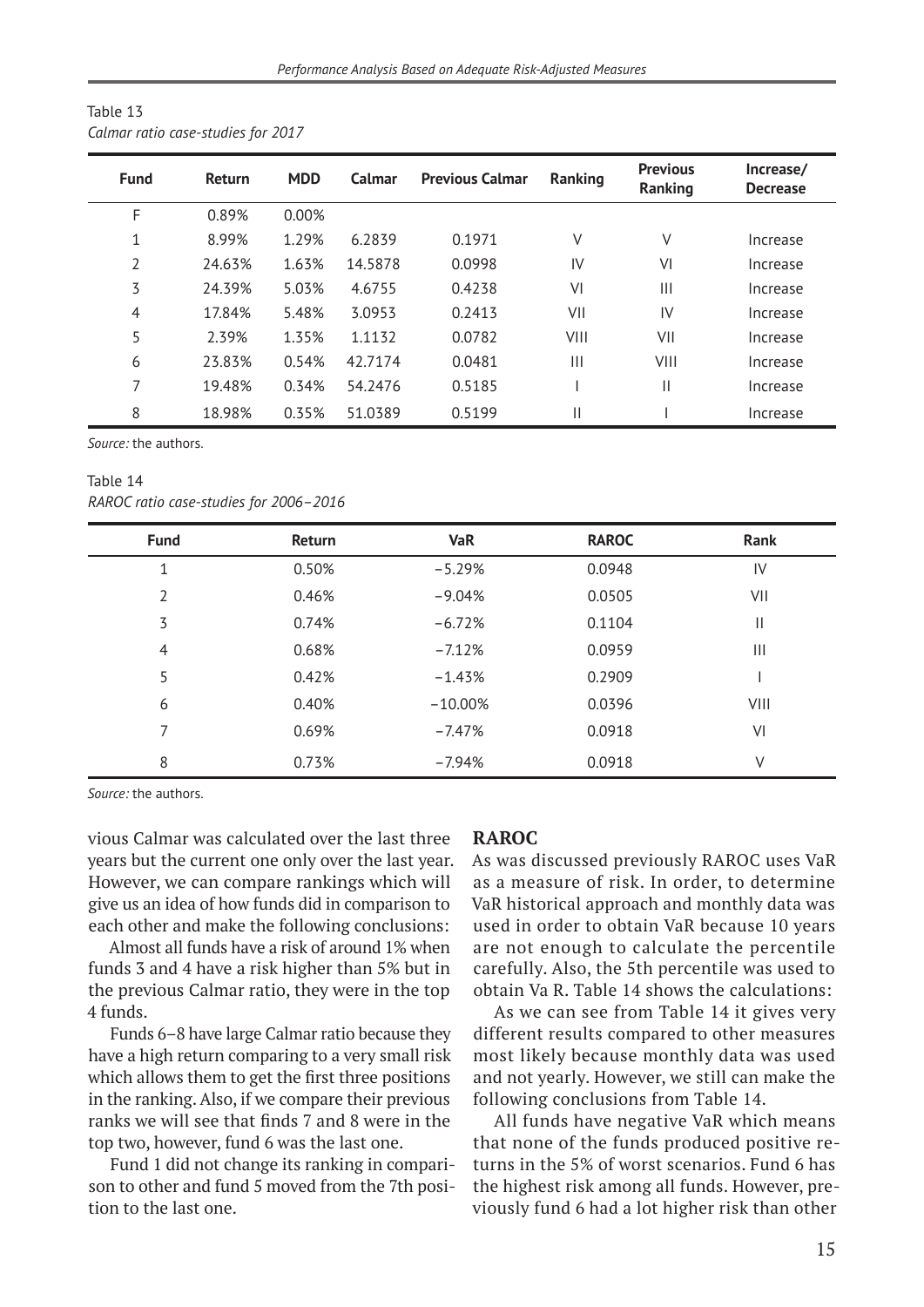|             | RAROC ratio case-studies for 2017 |            |              |                                 |             |                                |                   |  |  |  |  |
|-------------|-----------------------------------|------------|--------------|---------------------------------|-------------|--------------------------------|-------------------|--|--|--|--|
| <b>Fund</b> | <b>Return</b>                     | <b>VaR</b> | <b>RAROC</b> | <b>Previous</b><br><b>RAROC</b> | <b>Rank</b> | <b>Previous</b><br><b>Rank</b> | Increase/Decrease |  |  |  |  |
| 1           | 0.75%                             | $-1.00%$   | 0.7502       | 0.0948                          | VI          | IV                             | Increase          |  |  |  |  |
| 2           | 2.05%                             | $-1.40%$   | 1.4643       | 0.0505                          | IV          | VII                            | Increase          |  |  |  |  |
| 3           | 2.03%                             | $-2.48%$   | 0.8188       | 0.1104                          | V           | Ш                              | Increase          |  |  |  |  |
| 4           | 1.49%                             | $-2.63%$   | 0.5660       | 0.0959                          | VII         | Ш                              | Increase          |  |  |  |  |
| 5           | 0.20%                             | $-0.48%$   | 0.4119       | 0.2909                          | VIII        |                                | Increase          |  |  |  |  |
| 6           | 1.99%                             | 0.11%      | 18.1709      | 0.0396                          | Ш           | VIII                           | Increase          |  |  |  |  |
| 7           | 1.62%                             | $-0.05%$   | 30.4743      | 0.0918                          |             | VI                             | Increase          |  |  |  |  |
| 8           | 1.58%                             | $-0.08%$   | 19.9601      | 0.0918                          |             | V                              | Increase          |  |  |  |  |

Table 15

Table 16 *Putting all measures together for the previous 10 years*

| <b>Fund</b> | <b>Sharpe</b> | Information | M <sub>2</sub> | M <sub>3</sub> | Sortino | Calmar | <b>RAROC</b> |
|-------------|---------------|-------------|----------------|----------------|---------|--------|--------------|
|             | VI            | VI          | VI             | VI             | VI      |        | IV           |
|             | VII           |             | VII            | VII            | VII     | VI     | VII          |
| 3           |               | Ш           |                | Ш              |         | Ш      | Ш            |
| 4           | IV            | IV          | IV             | IV             | Ш       | IV     | Ш            |
|             |               | VI          |                |                | V       | VII    |              |
| 6           | VIII          | VIII        | VIII           | VIII           | VIII    | VIII   | VIII         |
|             | Ш             | Ш           | Ш              | Ш              | IV      |        | VI           |
| 8           | Ш             |             |                |                | Ш       |        |              |

but using RAROC fund 2 has a risk almost as high as the fund's 6.

Fund 5 produced the lowest risk again and a relatively high monthly return which brings fund 5 to the first place.

Now let's compare the results for the following year:

RAROC was calculated based on a monthly basis because otherwise there is not enough data to calculated 5th percentile. From Table 15 we can draw the following conclusions:

Even though fund 6 has the third-ranking but it is the only fund which VaR is positive meaning that even the lowest 5% of returns is positive. That is why it is supposed to be the most attractive fund based on RAROC.

Fund 5 which had the first ranking before now has the lowest and it is the least attractive fund for investors.

If we compare the previous ranking and for the following year we can notice that it has a very

big difference. Previous ratios changed places for fund just a little bit but RAROC brought some funds from the top ranking to the lowest and *vice versa*.

## **Putting All Ratios Together**

Now, we would like to look at all the measures together. It will provide an easier comparison between measures and their rankings.

As we can see from the Table 16 all measures have quite different results. However, RAROC has the most distinct ranking most likely because it used monthly data.

If we look at specific funds the following can be noted:

All ratios ranked fund 6 as the least attractive fund for the investments including RAROC.

All measures except RAROC put fund 5 on places 5–7 (most of them gave it 6th place). However, based on RAROC this fund got the first place.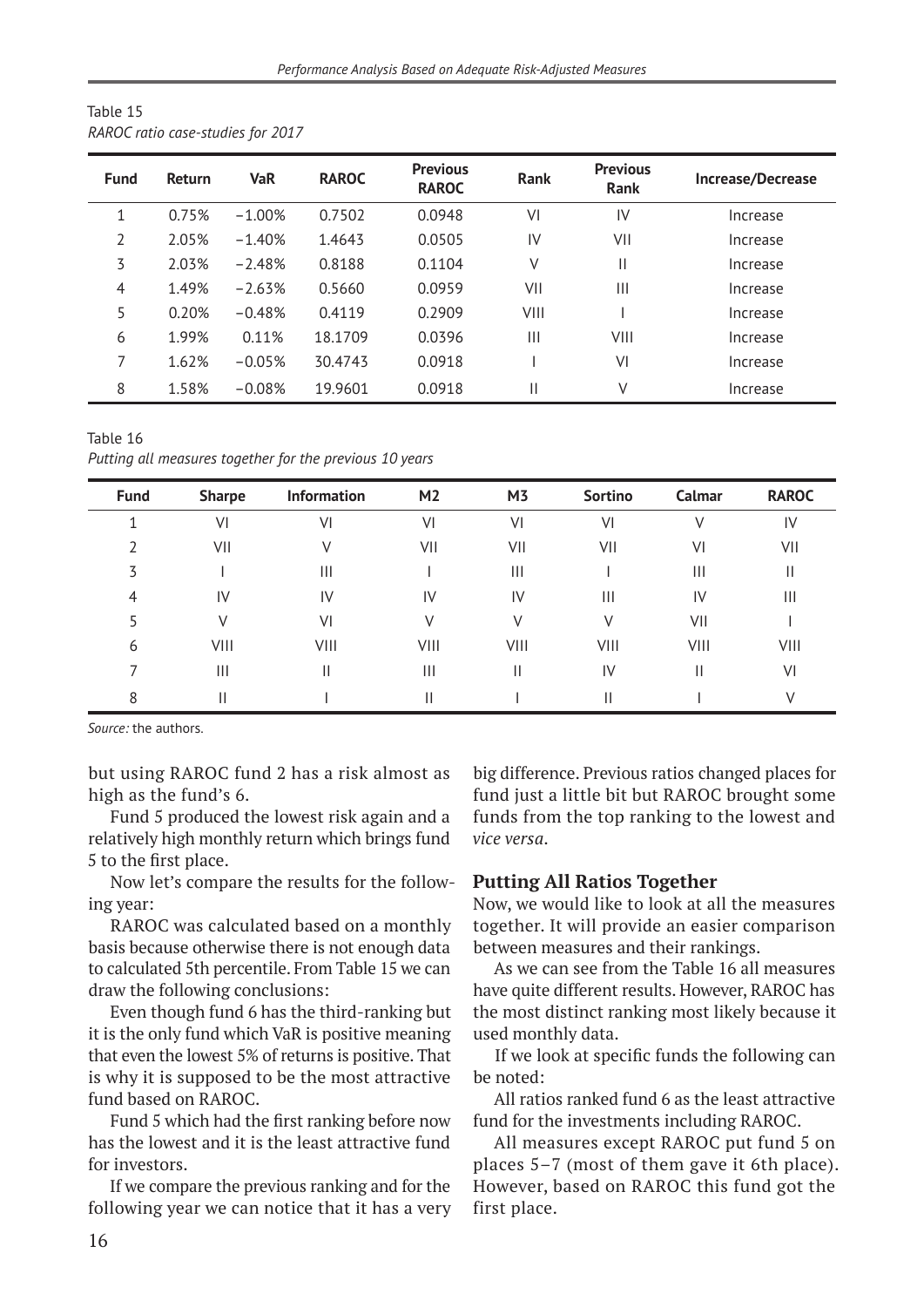| <b>Fund</b> | <b>Sharpe</b> | <b>Information</b> | M <sub>2</sub> | M <sub>3</sub> | Sortino        | Calmar | <b>RAROC</b> |
|-------------|---------------|--------------------|----------------|----------------|----------------|--------|--------------|
|             | VI            | VII                | VI             |                |                |        | VI           |
|             | IV            |                    | IV             | VI             | IV             | IV     | IV           |
| 3           | ٧             | н                  | V              |                | VI             | VI     |              |
| 4           | VII           | IV                 | VII            | VII            | VII            | VII    | VII          |
|             | VIII          | VIII               | VIII           | VIII           | VIII           | VIII   | VIII         |
| 6           |               | Ш                  |                | Ш              | $\mathbf{III}$ | Ш      | Ш            |
|             | Ш             |                    | $\mathbf{III}$ | Ш              |                |        |              |
| 8           | Н             | VI                 | Ш              | IV             | Н              |        | Ш            |

| Table 17                                             |  |
|------------------------------------------------------|--|
| Putting all measures together for the following year |  |

All measures agree that fund 3 must be at the top of the list. However, only Sharpe, M2 and Sortino ratios put it on the first places. Others gave it either second or third places. Especially, if we look at M3 it gave it the third place and we know that fund 3 underperforms on a risk-adjusted basis if we add correlation and benchmark into account and into the portfolio. Therefore, fund 3 shouldn't take the first place.

An interesting observation is that all ratios except for RAROC agreed on which funds take places from 1–4, and 5–8. All ratios ranked funds 3, 4, 7, and 8 as the top 4 funds out of 8. Even though they had different rankings they all shared the first half of the ranking.

Now let's look at the following year measures ranking:

From Table 16 and Table 17 we can make the following conclusions:

As we can see from the Table 17 almost all ratios agree that fund 7 and 8 should be on the first 3–4 positions. It agrees with the ratios of the previous 10 years. Almost all ratios gave funds 7 and 8 the top rankings.

The same as for the past 10 years all measures agree on the worst fund which this year it happens

to be fund 5. Previously, all measures ranked fund 5 from 5–7th places except for RAROC which gave it the 1 place.

It is also interesting that all ratios except for M3 ranked fund 1 from 5–7th places. However, M3 gave it the first place which shows how much correlation affects the ranking. If we go back and look at Table 9 (3.8) we will see that fund 1 had the lowest negative correlation with the benchmark. Which proves our previous assumptions about correlation: investors seek investments with the negative correlation and the lower correlation the better because it helps to diversify the risk.

#### **Conclusions**

Risk-adjusted performance measures can play an important role when choosing new investments. Ranking managers can help to determine the best or the worst manager not only based on pure return but also adjusting for risk.

These measures can be applied not only while choosing new investments but also when hiring a new manager. If a fund wants to hire a new manager, they can calculate presented measures and select manager that attract them the most based on ratios between return and risk.

### References

Bacon, C.R. (2013). Practical risk-adjusted performance measurement. Chichester, U.K.: Wiley.

Dowd, K. (2000). Adjusting for risk: An improved Sharpe ratio. International Review of Economics and Finance, 9(3), 209–222.

Eling, M. (2009). Does Hedge Fund Performance Persist? Overview and New Empirical Evidence. European Financial Management, 15, 362–401.

Goodwin, T. (1998). The Information Ratio. Financial Analysts Journal, 54(4), 34–43.

Grinold, R. C., & Kahn, R. N. (1999). Active portfolio management: A quantitative approach for providing superior returns and controlling risk. New York: McGraw-Hill.

Harlow, W. (1991). Asset Allocation in a Downside-Risk Framework. Financial Analysts Journal, 47(5), 28–40.